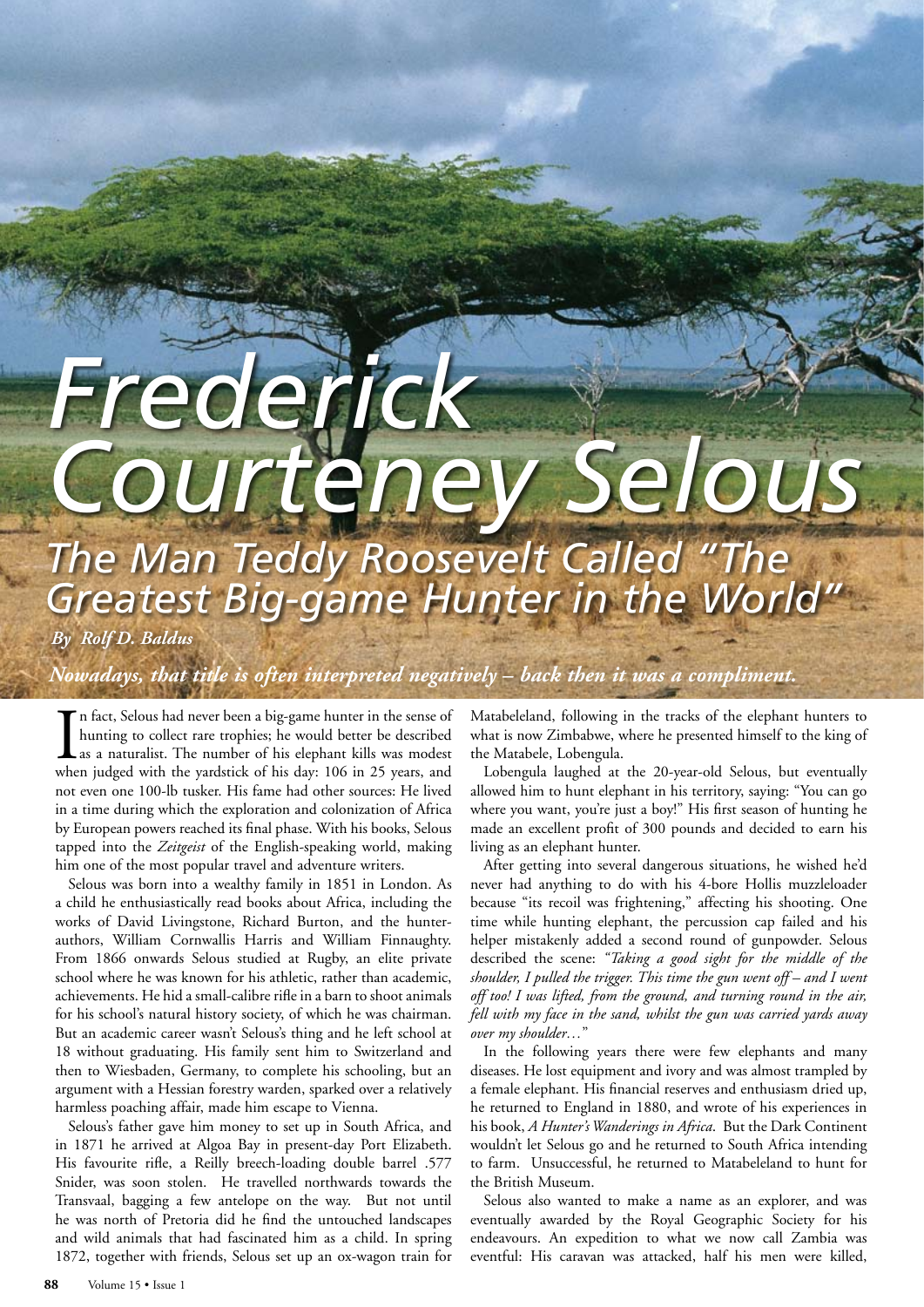## The Bush Beyond Hunting

and the rest fled. Alone, without weapons, maps or a compass, he trekked hundreds of kilometres into Mashonaland.

Selous became one of the first 'White Hunters' of his day, receiving payment to accompany hunting expeditions, including for a friend of Cecil Rhodes, the Premier of the Cape. This connection to Rhodes – one of the richest men in the world – opened a new chapter for Selous. Rhodes received a Royal Charter for the regions to the north of the Limpopo, which fitted into his plans to connect the Cape to Cairo under the British Crown. Rhodes planned to found a colony in Mashonaland and hired Selous, who had often commented on the region's economic potential in his books and lectures, in 1890, although he was later accused of having sugarcoated the situation out of loyalty to Rhodes and his own economic interests.

Lobengula worriedly watched Rhodes's actions. Both Rhodes and Selous knew that a war with the Matabele could easily end in disaster. But through his hunting expeditions Selous knew of ox-wagon trails into eastern Zimbabwe – far from Lobengula's kingdom – and the pioneers he led reached presentday Harare without problems. The colony Rhodesia was founded, although Lobengula continued to hold onto power in the west.

Selous worked for Rhodes's Chartered Company for three years and received shares of de Beers stock as compensation, which freed him from financial worries. He wrote his second book, *Travels and Adventures in South East Africa,* and returned to England in 1893, married Gladys, and gave popular speeches about his adventures.

In 1893 there was confrontation between the Matabele and the Rhodesian settlers in Mashonaland. Selous took part in the fighting and was injured by a slug in his chest from a muzzleloader, which cost him his place in the Shangani Patrol. This proved to be a lifesaver when the Matabele wiped out the patrol. When they were defeated, the area became part of Rhodesia, and Selous bought land in Bulawayo.

In 1896 he lived on his farm with his wife. This would be his last year in Southern Africa, because of the Matabele and Mashona uprising and the Jameson Raid. With Rhodes's knowledge, a mercenary unit led by his acquaintance, Leander Jameson, attacked the Boer Republic of the Transvaal. Since gold had been found near Johannesburg the



*The Game Scouts that patrol the Selous Game Reserve today, pictured here, have nothing to do with the 'Selous Scouts' - the Rhodesian army commando regiment founded in 1973 by the white minority regime and disbanded in 1980 by Robert Mugabe, Zimbabwe's dictator/president to this day. Photo: Rolf Baldus*

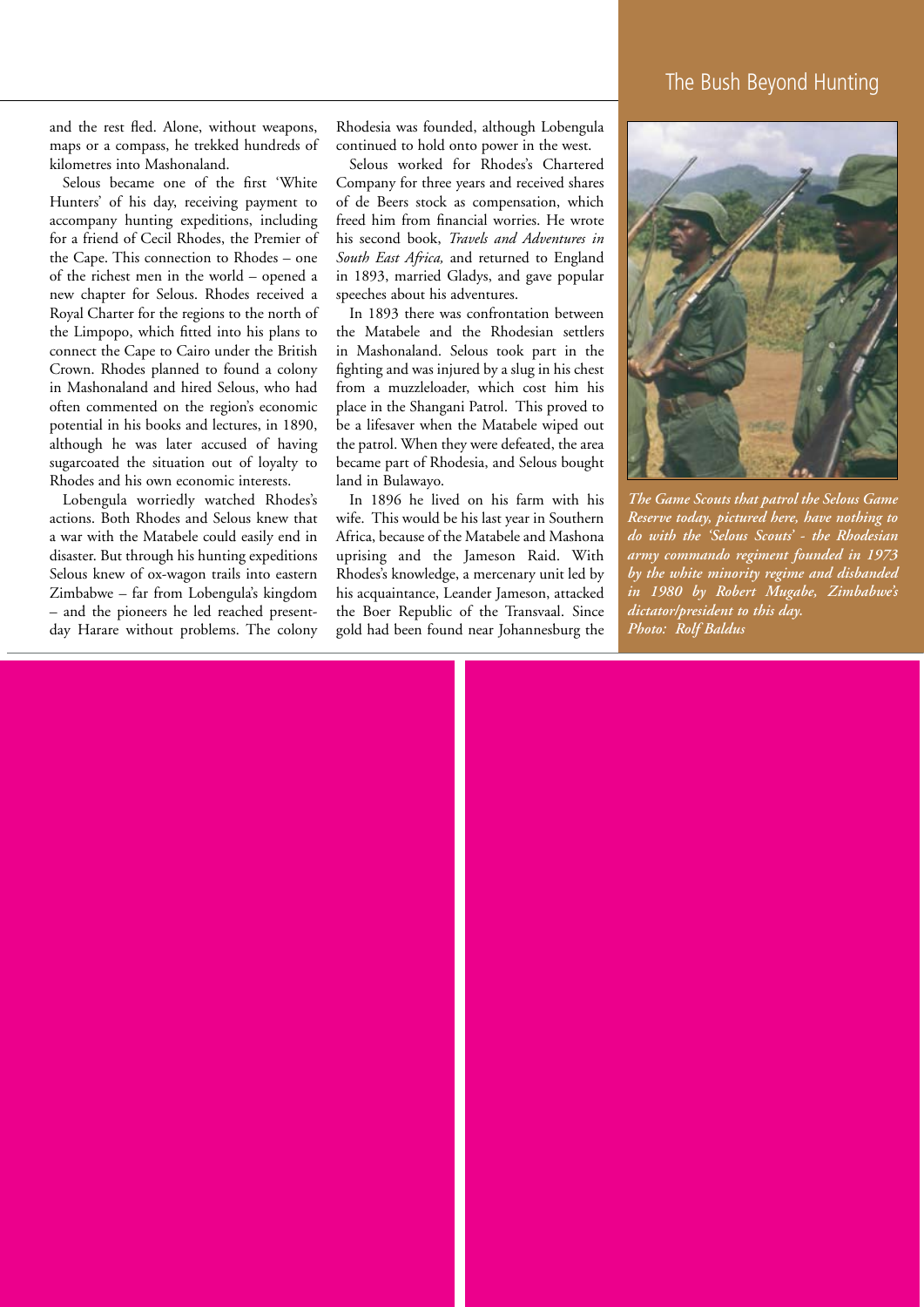

*This hand-drawn map (ca. 1911) shows the Mohoro Game Reserve where Selous was killed, (in the map about 1 cm south-east of the Rufiji River near the reserve's southern boundary.) Photo: Rolf Baldus*

number of foreigners had multiplied in the republic, but they did not enjoy the rights of citizens. Rhodes and Jameson attempted to start a revolt with the unhappy foreigners, so that mercenaries could come to their aid. They failed, and the Boers dealt with them swiftly. Cecil Rhodes had to step down as Premier in Cape Town.

Selous, who had always nurtured a good relationship with the Boers, was disgusted by Rhodes and Jameson. The Mashona uprising that same year had almost cost him and his wife their lives. Together with the settlers Selous fought against the insurgents. When, during a Matabele attack, his horse threw him and bolted, he found himself in a seemingly hopeless situation, but a friend was able to save him. He had always believed the Mashona would welcome the new settler regime, having protected them from Matabele attacks; but hatred for the settlers apparently outweighed their fear of the Matabele.

Deeply disappointed, he returned to England in 1896 to settle down in Surrey at his property, Heatherside, and dedicated himself to writing, lecturing, and living the life of an English country squire. His books were even read by Theodore Roosevelt, resulting in a lifelong friendship. Selous and Gladys had two sons and lost a daughter at birth. A strong critic of British policy in Southern Africa who sided with the two Boer Republics of Transvaal and Orange Free State, Selous did not set foot on African soil for years to come. When he did, it was in East Africa – a natural paradise and new English colony.

Towards the end of his time in office, in 1908 President Roosevelt asked Selous for advice for his East African safari. Although Selous accompanied Roosevelt from Naples, Italy, to Mombasa, he did not join him for the hunt because "his party is so large, and I don't want to be with a crowd."

When World War I broke out in 1914 Selous volunteered for military service at age 62, and was turned down. He then tried to join the Legion of Frontiersmen, an East African mercenary troop that his friend Driscoll was setting up in Kenya. He then contacted the War Office directly with his request to be drafted. Lord Kitchener supposedly turned down the application, reasoning that Selous would be no help at his age.

At the start of the war several thousand Germans were living in German East Africa, which shared a long border with British Kenya. They were defended by the colonial force, the *Schutztruppe,*  consisting of several battalions led by German officers and a core of several thousand well-trained native soldiers, called 'askaris.' Commanded by Lieutenant-Colonel Paul von Lettow-Vorbeck, they marched into Kenya despite being outnumbered 1 to 8.

London's War Ministry sent troops from India to Tanga, north of the German capital, Dar es Salaam. But they were horribly defeated, which gave Driscoll's plan to found a private army in Kenya renewed strength. At age 64, Selous was accepted in February 1915 as a lieutenant and company leader. In May, Driscoll's Corps, now called the 25<sup>th</sup> Battalion of the Royal Fusiliers, was integrated into the regular army and landed in Mombasa. But they were an undisciplined mob, nicknamed 'the old and the bold.'

Their first mission against a German radio station on the eastern shore of Lake Victoria was successful despite heavy losses. Except for sinking the cruiser Königsberg in the Rufiji Delta, it was a rare British victory. After Selous's promotion to captain, Roosevelt wrote to him: "It is simply first class to have you a fighting officer in the fighting line."

By early 1916 only 450 of the original 1,100 Fusiliers were in a condition to serve. Selous received a Distinguished Service Order medal for, as *The Times* wrote, his "conspicuous gallantry, resourcefulness and endurance." In December his unit marched southward under the command of the South African politician and former general, Jan Smuts, now leader of 30,000 South African soldiers as well Englishmen, Rhodesians, and the King's African Rifles.

Lettow-Vorbeck's *Schutztruppe* was never stronger than 12,000 men and had been almost completely cut off from reinforcements. The British troops moved through German East Africa, achieving many territorial victories but no meaningful ones. Von Lettow-Vorbeck continually managed to escape when surrounded and to inflict large numbers of casualties on his opponents.

At the end of the year, the fatigued armies faced each other at the Mgeta and Rufiji Rivers. There were heavy battles to the southeast, where Smuts was implementing a large landing to take the Mgeta front from behind and surround Lettow-Vorbeck. It was the rainy season, the area a swamp, and malaria rampant. With the Fusiliers reduced to 170 men, Selous wrote home for the last time: *"We are on the eve of an attack on the Germans out here. Our forces are terribly depleted, principally from sickness."* A bloody battle in the village of Beho-Beho ensued.

There are different versions of how Selous died. One source says he left cover under heavy fire in order to spy out the enemy positions with binoculars, and was hit in the side, turned around, and received a deadly headshot. Another soldier said there was a half-hour gap between the first and second injury. But different eyewitnesses agree that a sniper killed him, although some also talked about machine-gun fire. However, Lettow-Vorbeck did not have sharpshooters amongst his troops; his soldiers were just well trained and used every chance for target practice.

Selous was buried where he fell – at the edges of a grassy plain – a wooden cross marking the grave. For the naturalist and hunter, there could be no better place, with elephants, lions and antelopes moving around his gravestone that reads: *Captain F.C. Selous DSO, 25th Royal Fusiliers, Killed in Action 4.1.17.* 

*S*elous died the last great African adventurer. Although his trophies can be seen at the London Museum of Natural History and a bust of him stands in London, his most beautiful memorial is the Selous Game Reserve in Tanzania.

*For more about Frederick Courteney Selous, his weapons, and the game reserve and Scouts named after him, go to our website: www.africansportinggazette.com*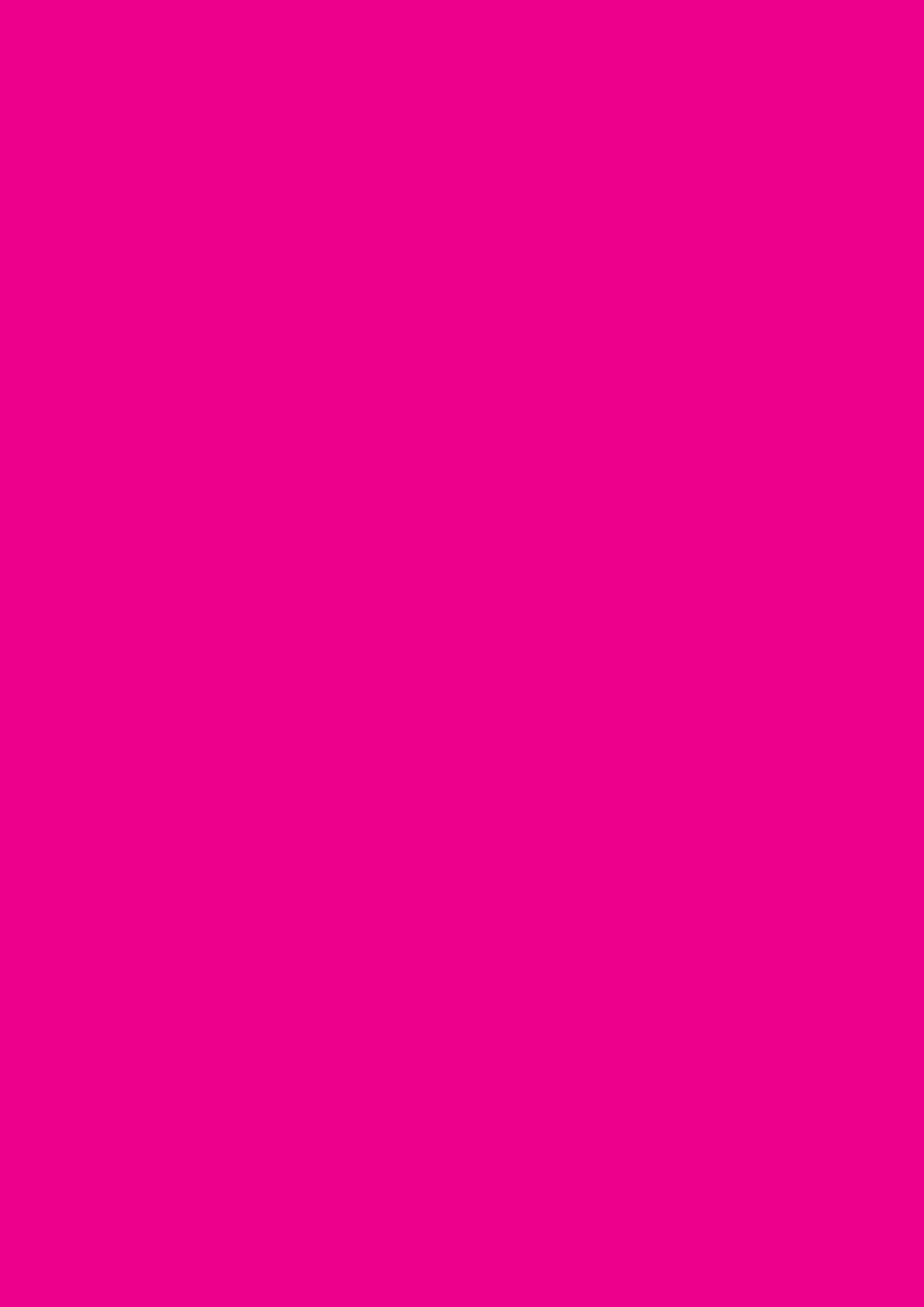## 1/3 V Paul Stones



*Hunters around the world know for whom the Selous Game Reserve is named. But now everyone else with an interest in the protection and management of Africa's wildlife and its fragile future can get the full story of the Reserve – and the men who made it.*